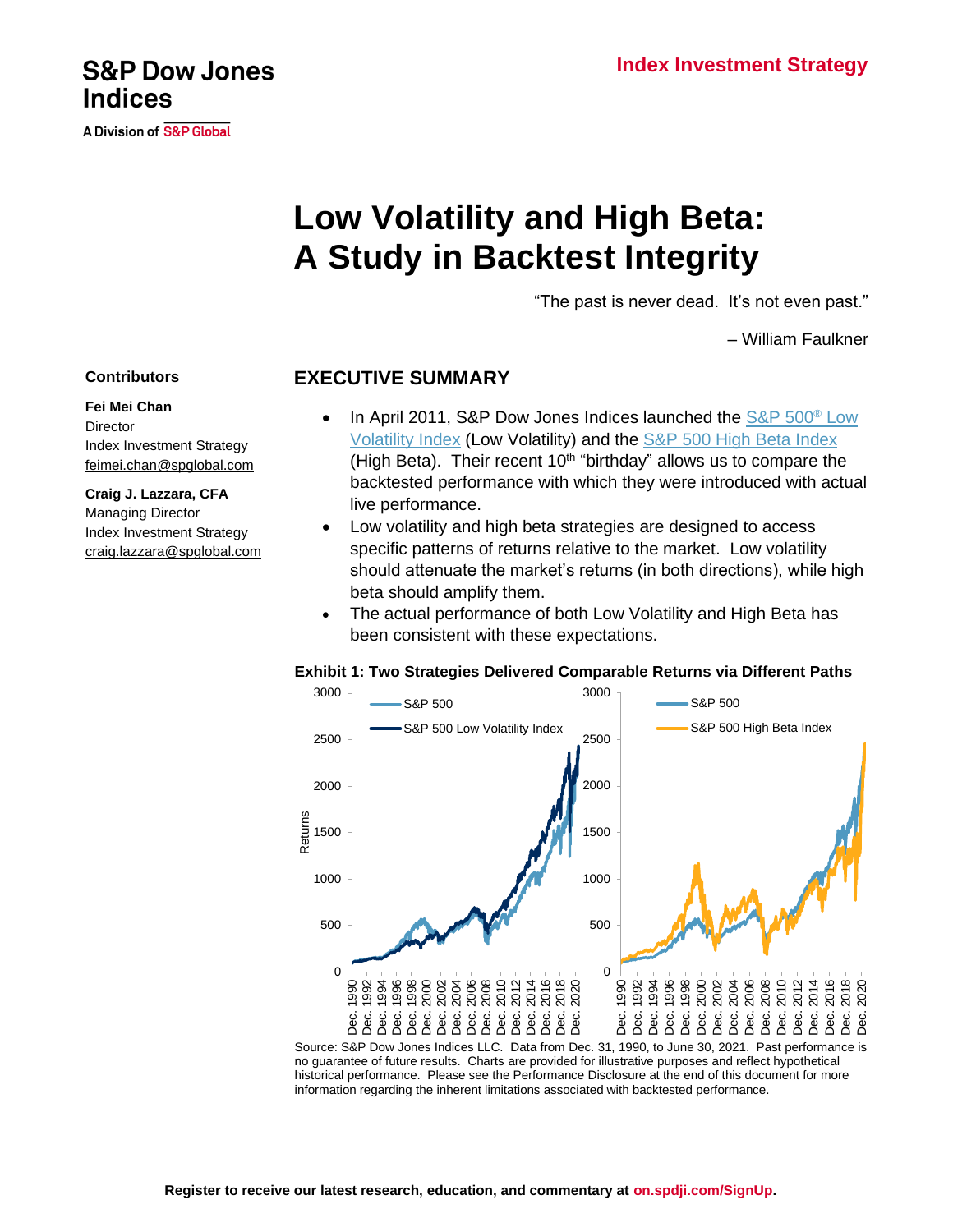*The 10 years of live performance will let us make assessments about whether these indices achieved their stated goals…*

*…whether their behavior in the live period was consistent with their behavior in the backtested period…*

*…and whether environments in the backtested period and the live period were consistent with each other.*

## **INTRODUCTION**

The 10<sup>th</sup> anniversary of the launch of the S&P 500 Low Volatility Index<sup>1</sup> and S&P 500 High Beta Index $2$  holds more than just commemorative significance. The milestone is also an opportunity to compare the live performance of each index to its backtested history.

Between January 1991 and June 2021, Low Volatility outperformed the S&P 500 with lower risk, while High Beta underperformed with higher risk. Return margins were slim in both cases. But this period is a combination of backtested (January 1991 through March 2011) and live (April 2011 through June 2021) history. Has live performance confirmed what the backtest suggested? The 10+ years of live performance will let us make assessments about whether the indices achieved their stated goals, whether their behavior in the live period was consistent with their behavior in the backtested period, and whether environments in the backtested period and the live period were consistent *with each other*.

## **GOALS AND ACHIEVEMENTS**

Before comparing track records, it is important to define what success looks like for strategies like low volatility and high beta. Low volatility strategies are designed to attenuate, and high beta strategies to amplify, the market's performance. Those are their explicit goals and the indices, regardless of market environment, should perform consistently with those goals. This means, for example, that in a strongly rising market, Low Volatility should be *expected* to underperform; analogously, in a falling market High Beta should be *expected* to underperform. To an unusual degree, the expected relative performance of both strategies is highly dependent on the market's performance.

Backtested performance is often, and rightly, viewed with a healthy dose of skepticism. Live history, however, can also be deceiving, especially if it does not reflect the full range of possible market environments.<sup>3</sup> This is particularly true for strategies like low volatility and high beta that explicitly seek to provide a specific risk profile, and therefore result in a pattern of *relative* returns.

Exhibit 2 shows the history of the S&P 500 from January 1991 through June 2021. The vertical green line marks the division between backtest and live periods of the history of Low Volatility and High Beta. An immediate observation is that the two periods present very different market

#### **INDEX INVESTMENT STRATEGY** 2

<sup>&</sup>lt;sup>1</sup> The [S&P 500 Low Volatility Index](https://www.spglobal.com/spdji/en/documents/methodologies/methodology-sp-low-volatility-indices.pdf?utm_source=pdf_research) is designed to reflect the performance of the 100 stocks in the S&P 500 with the lowest historical standard deviation of returns.

<sup>&</sup>lt;sup>2</sup> The [S&P 500 High Beta Index](https://www.spglobal.com/spdji/en/documents/methodologies/methodology-sp-high-beta-indices.pdf?utm_source=pdf_research) is designed to reflect the performance of the 100 stocks in the S&P 500 that are most sensitive to changes in market returns.

<sup>&</sup>lt;sup>3</sup> Lazzara, Craig J., ["The Limits of History,"](https://www.spglobal.com/spdji/en/documents/research/research-the-limits-of-history.pdf?utm_source=pdf_research) S&P Dow Jones Indices, January 2013.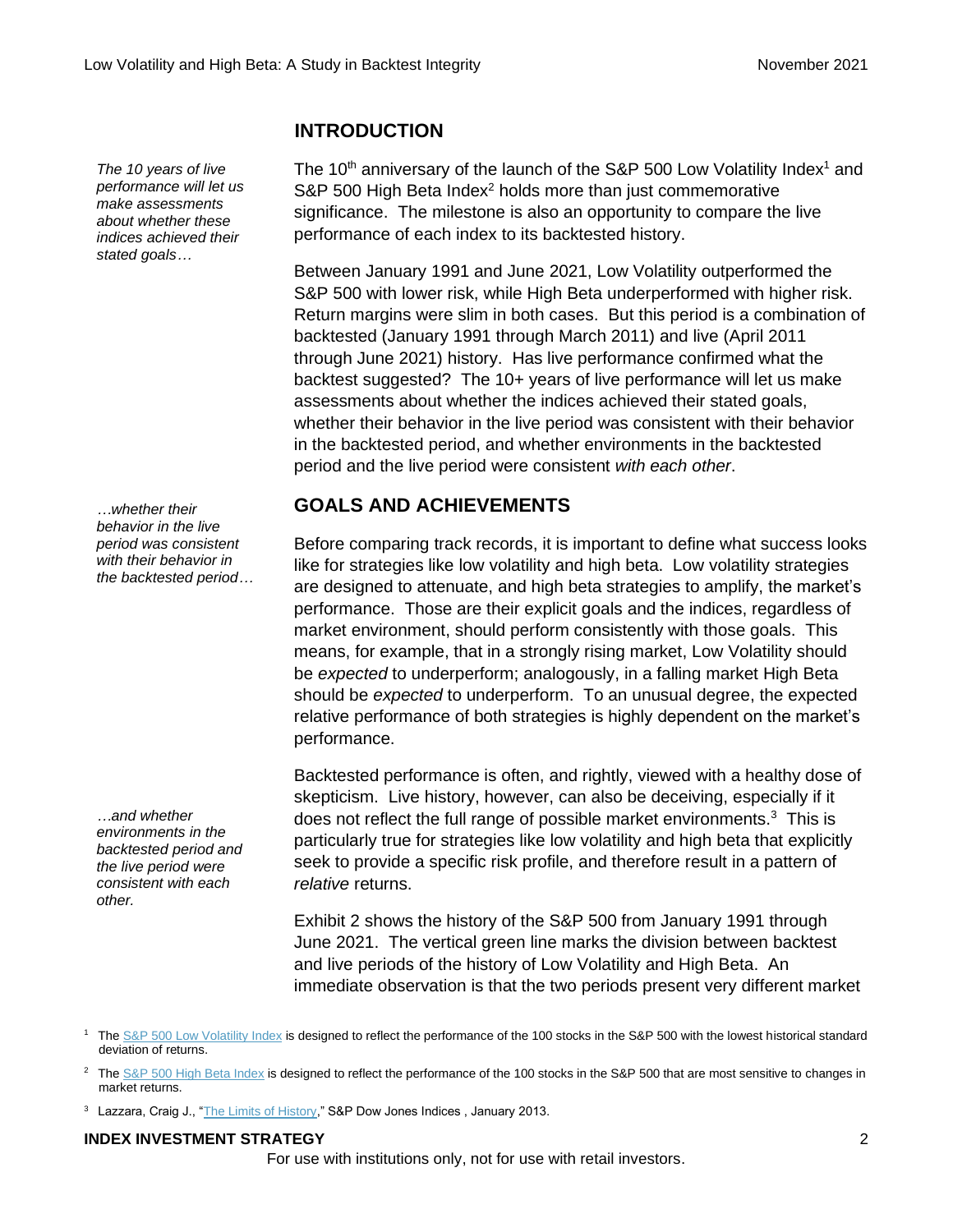*Low volatility strategies are designed to attenuate, and high beta strategies to amplify, the market's performance.*

environments. The backtest period encompassed two sustained market drawdowns: the bursting of the technology bubble after 2000 and the global financial crisis of 2007-2009. Both were long-lasting and substantial declines; the S&P 500 lost approximately one-half its value in each period.

**Exhibit 2: Performance History of Low Volatility and High Beta Can Be Viewed in Two Parts – Backtested and Live**



Source: S&P Dow Jones Indices LLC. Data from Dec. 31, 1990, to June 30, 2021. Shaded areas represent rising markets; unshaded areas represent declining markets. Past performance is no guarantee of future results. Chart is provided for illustrative purposes.

In the backtest period, unsurprisingly, Low Volatility and High Beta delivered on their stated goals. Exhibit 3 shows that the volatility of Low Volatility in the backtest was 11.4%, a 24% reduction compared with the S&P 500's 15.0%. Similarly, the beta of High Beta was 1.76, which qualifies as "high" by anyone's definition.

The S&P 500 gained 9.33% during this period. Low Volatility outperformed the benchmark by 0.90% annually, despite its lower volatility. Academics have cited this surprising combination of lower relative risk with higher relative return as perhaps "the greatest anomaly in finance."<sup>4</sup> High Beta outperformed by 0.44% annually during the backtest period, without challenging anyone's definitions of market efficiency.

*The backtest period encompassed two sustained market drawdowns.*

*In the backtest period, unsurprisingly, low volatility and high beta delivered on their stated goals*

#### **INDEX INVESTMENT STRATEGY** 3

Baker, Malcolm, Brendan Bradley, and Jeffrey Wurgler, ["Benchmarks as Limits to Arbitrage: Understanding the Low-Volatlity Anomaly,](https://www.cfainstitute.org/en/research/financial-analysts-journal/2011/benchmarks-as-limits-to-arbitrage-understanding-the-low-volatility-anomaly)" *Financial Analysts Journal*, January/February 2011. Academic work on this anomaly has a long pedigree, starting with Jensen, Michael C., Fischer Black, and Myron S. Scholes, ["The Capital Asset Pricing Model: Some Empirical Tests,](https://papers.ssrn.com/sol3/Delivery.cfm/SSRN_ID908569_code9.pdf?abstractid=908569&mirid=1)" *Studies in the Theory of Capital Markets*, Praeger Publishers Inc., 1972. The phenomenon has been observed across regions and asset classes. See Chan, Fei Mei and Craig J. Lazzara, ["Is the Low Volatility Anomaly Universal?](https://www.spglobal.com/spdji/en/research/article/is-the-low-volatility-anomaly-universal/?utm_source=pdf_research)" S&P Dow Jones Indices, April 2019.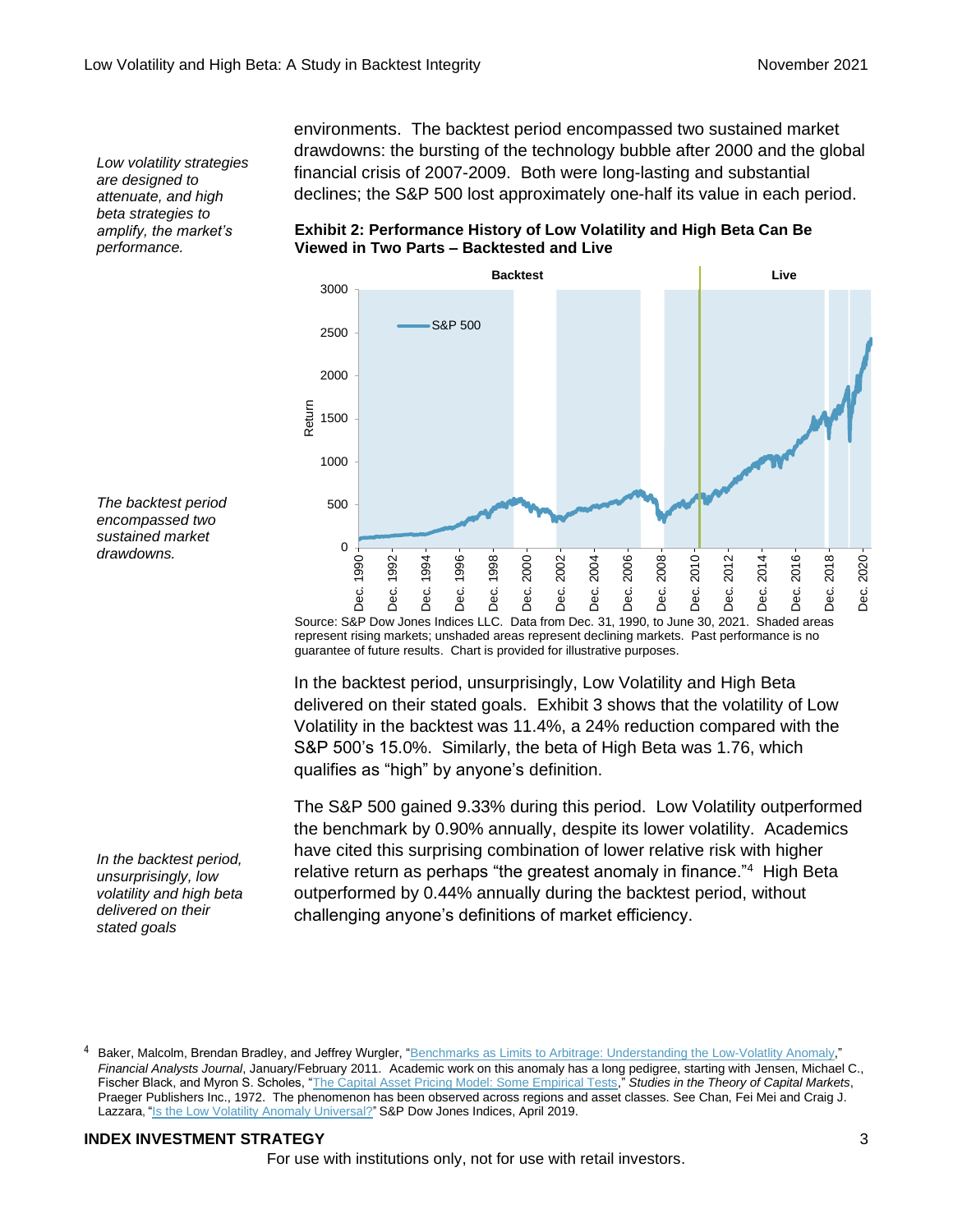

#### **Exhibit 3: Both Low Volatility and High Beta Outperformed in the Backtest Period**

Source: S&P Dow Jones Indices LLC. Data from Dec. 21, 1990, to March 31, 2011. Past performance is no guarantee of future results. Charts are provided for illustrative purposes and reflect hypothetical historical performance. Please see the Performance Disclosure at the end of this document for more information regarding the inherent limitations associated with backtested performance.

Exhibit 4 presents data for the live performance period; before considering Low Volatility and High Beta, it is important to observe the market environment. In the backtest period, the S&P 500's compound return was 9.33% annually, with 15.0% volatility, for a return/risk ratio of 0.62. In the live period, the S&P 500 rose 14.59%, with 13.4% volatility and a return/risk ratio of 1.09. The live period, in other words, was a *substantially* more favorable environment in which to bear equity risk.

That said, in the live performance period, Low Volatility underperformed the S&P 500 but still achieved its risk reduction goal. High Beta, surprisingly, underperformed with significantly higher risk levels.



**Exhibit 4: Both Low Volatility and High Beta Underperformed in the Live Period**

Source: S&P Dow Jones Indices LLC. Data from March 31, 2011, to June 30, 2021. Past performance is no guarantee of future results. Charts are provided for illustrative purposes and reflect hypothetical historical performance. Please see the Performance Disclosure at the end of this document for more information regarding the inherent limitations associated with backtested performance.

There was clearly a contrast in outcome between the backtest and live windows. This raises the obvious question of whether the two strategies *behaved* differently in the two periods.

#### **INDEX INVESTMENT STRATEGY** 4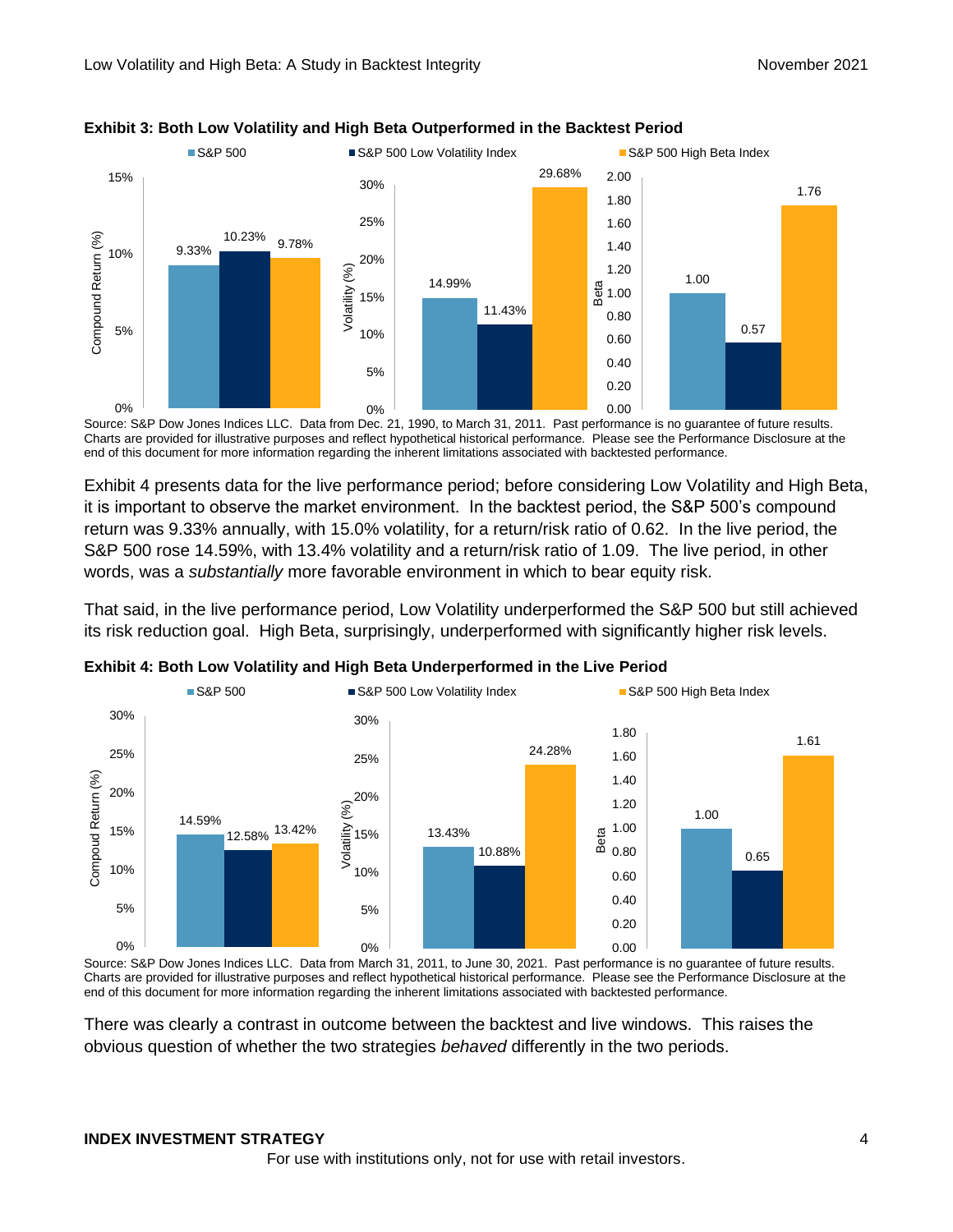#### **BREAKING DOWN PERFORMANCE PATTERNS**

In rising markets, a low volatility index should lag its benchmark; in falling markets, it should decline less. A plot of the relative performance of Low Volatility against the performance of the S&P 500 should slope downward, with the reverse expected of High Beta. In Exhibit 5, we have separated the backtest and live periods for both indices. The relationships for Low Volatility and High Beta exhibited the same patterns in both periods.





Source: S&P Dow Jones Indices LLC. Data from Dec. 31, 1990, to June 30, 2021. Past performance is no guarantee of future results. Charts are provided for illustrative purposes and reflect hypothetical historical performance. Please see the Performance Disclosure at the end of this document for more information regarding the inherent limitations associated with backtested performance.



Source: S&P Dow Jones Indices LLC. Data from Dec. 31, 1990, to June 30, 2021. Past performance is no guarantee of future results. Charts are provided for illustrative purposes and reflect hypothetical historical performance. Please see the Performance Disclosure at the end of this document for more information regarding the inherent limitations associated with backtested performance.

#### **INDEX INVESTMENT STRATEGY** 5

For use with institutions only, not for use with retail investors.

*A plot of the relative performance of the low volatility index against the S&P 500 should slope downward, with the reverse expected of the high beta index.*

*The relationships for low volatility and high beta exhibited the same patterns in the live and backtest periods.*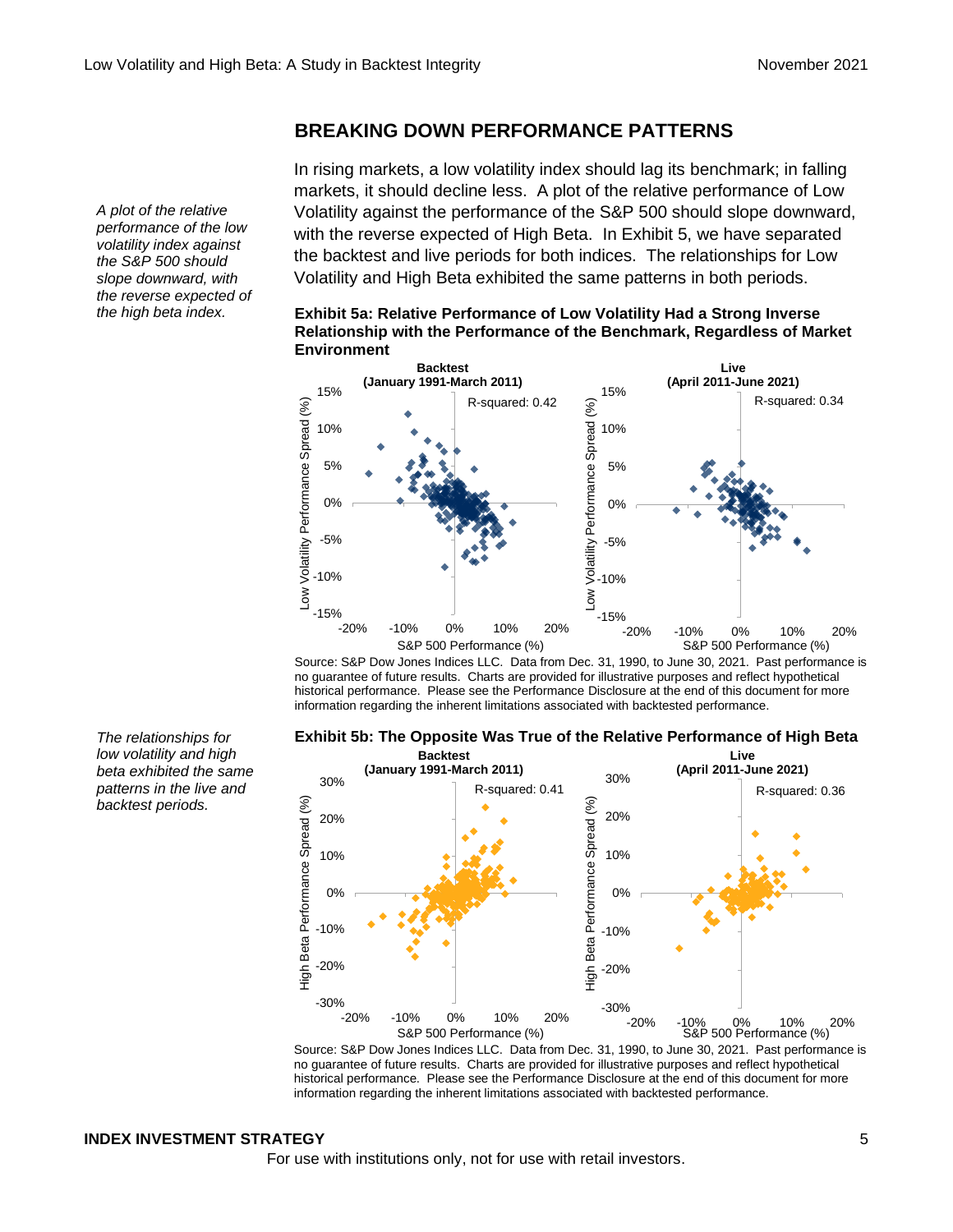Sorting the months in Exhibit 5 into different market environments offers more insight into the *magnitude* of Low Volatility and High Beta's relative performance. We first separate the months in our data into positive or negative categories, depending on the performance of the S&P 500. We then divide each category in half, producing four distinct market environments: large declines, moderate declines, moderate gains, and large gains. Separating backtest and live periods lets us see if their behavior patterns were consistent.



**Exhibit 6a: Relative Performance for Low Volatility Was Consistent in Backtest and Live Periods Low Volatility Backtest**

Source: S&P Dow Jones Indices LLC. Data from Dec. 31, 1990, to June 30, 2021. Past performance is no guarantee of future results. Charts are provided for illustrative purposes and reflect hypothetical historical performance. Please see the Performance Disclosure at the end of this document for more information regarding the inherent limitations associated with backtested performance.

The spreads in the top half of each time period in the chart represent the *magnitude* by which Low Volatility out- or underperformed. The hit rate in the bottom half of the chart shows the *frequency* with which Low Volatility out- or underperformed. In both periods, Low Volatility's behavior was the same. It

#### **INDEX INVESTMENT STRATEGY** 6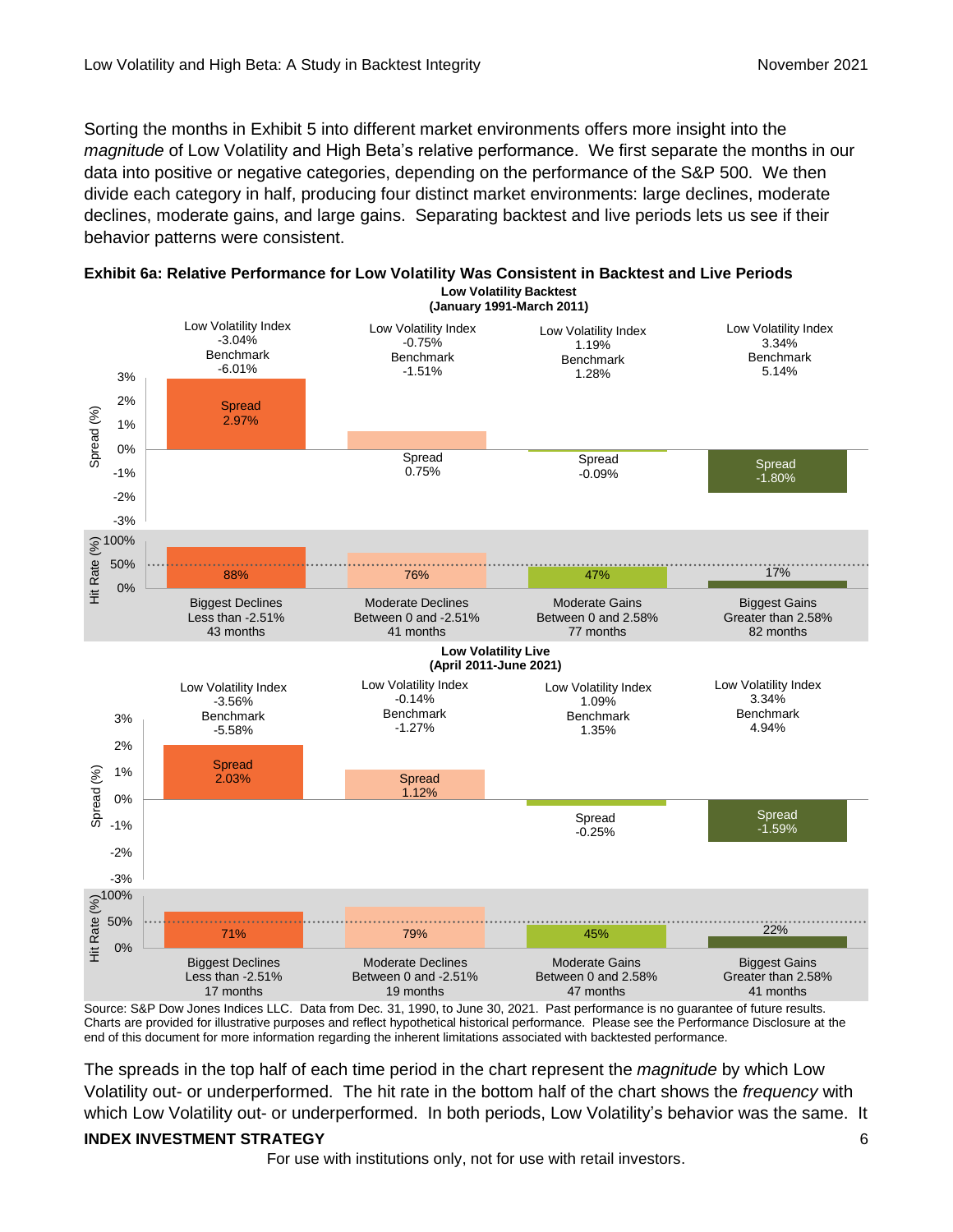outperformed by the most in the worst market environments and, monotonically, its performance differentials declined as the market environments improved. Hit rates followed a similar pattern. Low Volatility outperformed most often in the worst market environments and the frequency of outperformance declined monotonically as market environments improved.





Source: S&P Dow Jones Indices LLC. Data from Dec. 31, 1990, to June 30, 2021. Past performance is no guarantee of future results. Charts are provided for illustrative purposes and reflect hypothetical historical performance. Please see the Performance Disclosure at the end of this document for more information regarding the inherent limitations associated with backtested performance.

High Beta's performance differentials were almost the mirror image of Low Volatility's and, again, consistent in backtest and live periods. The index underperformed by the most in the worst months and improved monotonically as the market environment improved, with its best relative performance concentrated in the months with the biggest gains.

#### **INDEX INVESTMENT STRATEGY** 7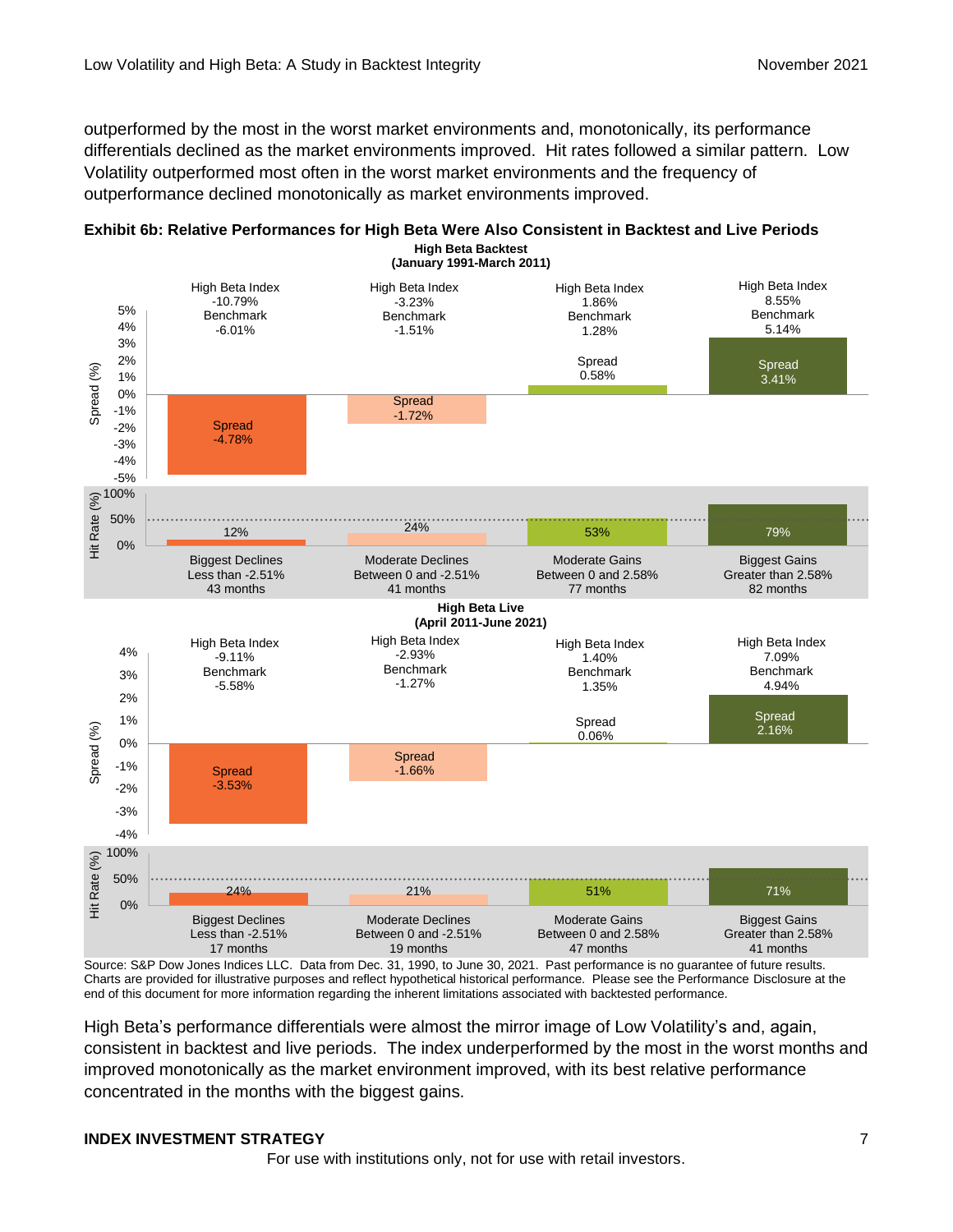*backtest period.*

*Average monthly dispersion in the S&P 500 in the backtest period was much higher than the live period.*

*The magnitude of performance spreads was more constrained in the live period than the backtest period.*

## than the backtest period. **Exhibit 7: Average Dispersion Level for the S&P 500 Was Higher in the Backtest Period than the Live History Performance**

**DISPARITIES IN MARKET DYNAMICS**

the backtest period compared to the live period.

factor indices such as Low Volatility and High Beta.<sup>6</sup>

was significantly lower in the latter.

Another observation we can make from Exhibits 6a and 6b is that for both Low Volatility and High Beta, performance spreads were smaller in the live period than in the backtest period. That is because *dispersion* was lower in

Dispersion measures the degree of stock returns' variability in a given

market.<sup>5</sup> The higher dispersion is, the greater the opportunity for difference between the returns of a capitalization-weighted index and the returns of

Weak markets tend to occur in times of relatively high volatility, and high

difference between the backtest period and the live period is that dispersion

The average monthly dispersion in the S&P 500 from January 1991 through March 2011 was 25.4%, much higher than the 19.8% in the period from April 2011 through June 2021 (see Exhibit 7). This means that the

magnitude of performance spreads was more constrained in the live period

volatility is typically associated with high dispersion.<sup>7</sup> One notable



Source: S&P Dow Jones Indices LLC. Data from Dec. 31, 1990, to June 30, 2021. Past performance is no guarantee of future results. Chart is provided for illustrative purposes.

- <sup>5</sup> Edwards, Tim and Craig J. Lazzara, ["Dispersion: Measuring Market Opportunity,"](https://www.spglobal.com/spdji/en/documents/research/research-dispersion-measuring-market-opportunity.pdf?utm_source=pdf_research) S&P Dow Jones Indices, December 2013.
- <sup>6</sup> Chan, Fei Mei and Craig J. Lazzara, ["Gauging Differential Returns,](https://www.spglobal.com/spdji/en/documents/research/research-gauging-differential-returns.pdf?utm_source=pdf_research)" S&P Dow Jones Indices, January 2014. A similar observation applies to active management. See Lazzara, Craig, ["The Value of Skill,](http://www.indexologyblog.com/2015/03/20/the-value-of-skill/?utm_source=pdf_research)" March 20, 2015.
- <sup>7</sup> Chan, Fei Mei and Craig J. Lazzara, ["The Best Offense: When Defensive Strategies Win,](https://www.spglobal.com/spdji/en/documents/research/research-the-best-offense-when-defensive-strategies-win.pdf?utm_source=pdf_research)" S&P Dow Jones Indices, March 2015. See also Edwards, Tim and Craig J. Lazzara, ["The Landscape of Risk,](https://www.spglobal.com/spdji/en/documents/research/research-the-landscape-of-risk.pdf?utm_source=pdf_research)" S&P Dow Jones Indices, December 2014.

#### **INDEX INVESTMENT STRATEGY** 8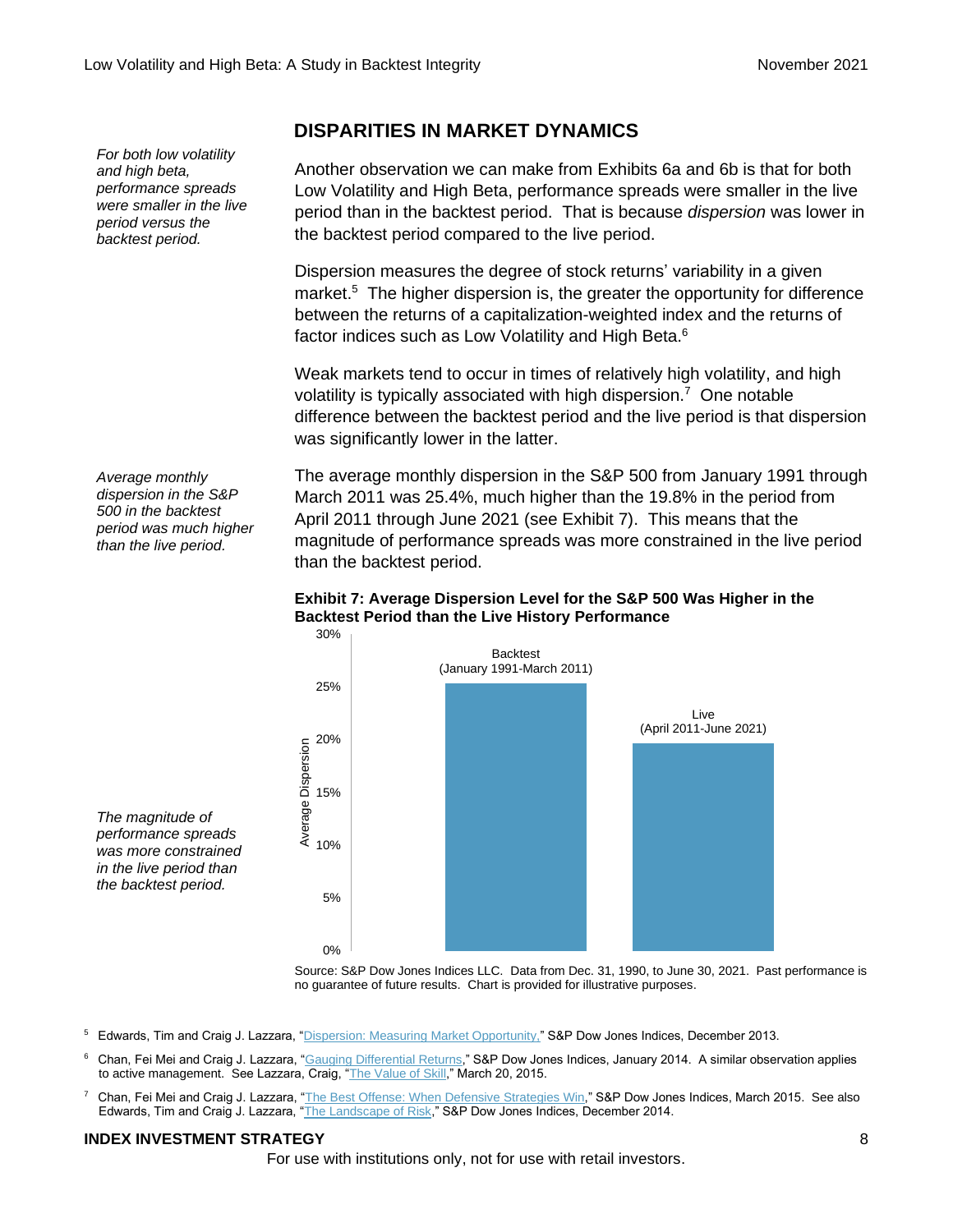## **CONCLUSION**

*Subject to market constraints, Low Volatility and High Beta behaved exactly as they were designed to behave.*

Subject to market constraints, Low Volatility and High Beta **behaved exactly as they were designed to behave**. While both indices outperformed in the backtest period and underperformed in the live period, the two periods were significantly different market environments. The backtest period between January 1991 and March 2011 contained two major market crises—the rupture of the technology bubble and the global financial crisis of 2008—complete with aftermaths that took years for the market to digest. Since then, the U.S. equity market, aside from the shortlived COVID-19 ripple, has not experienced a sustained trauma. In the proper context, the performances of Low Volatility and High Beta were in line with defined goals.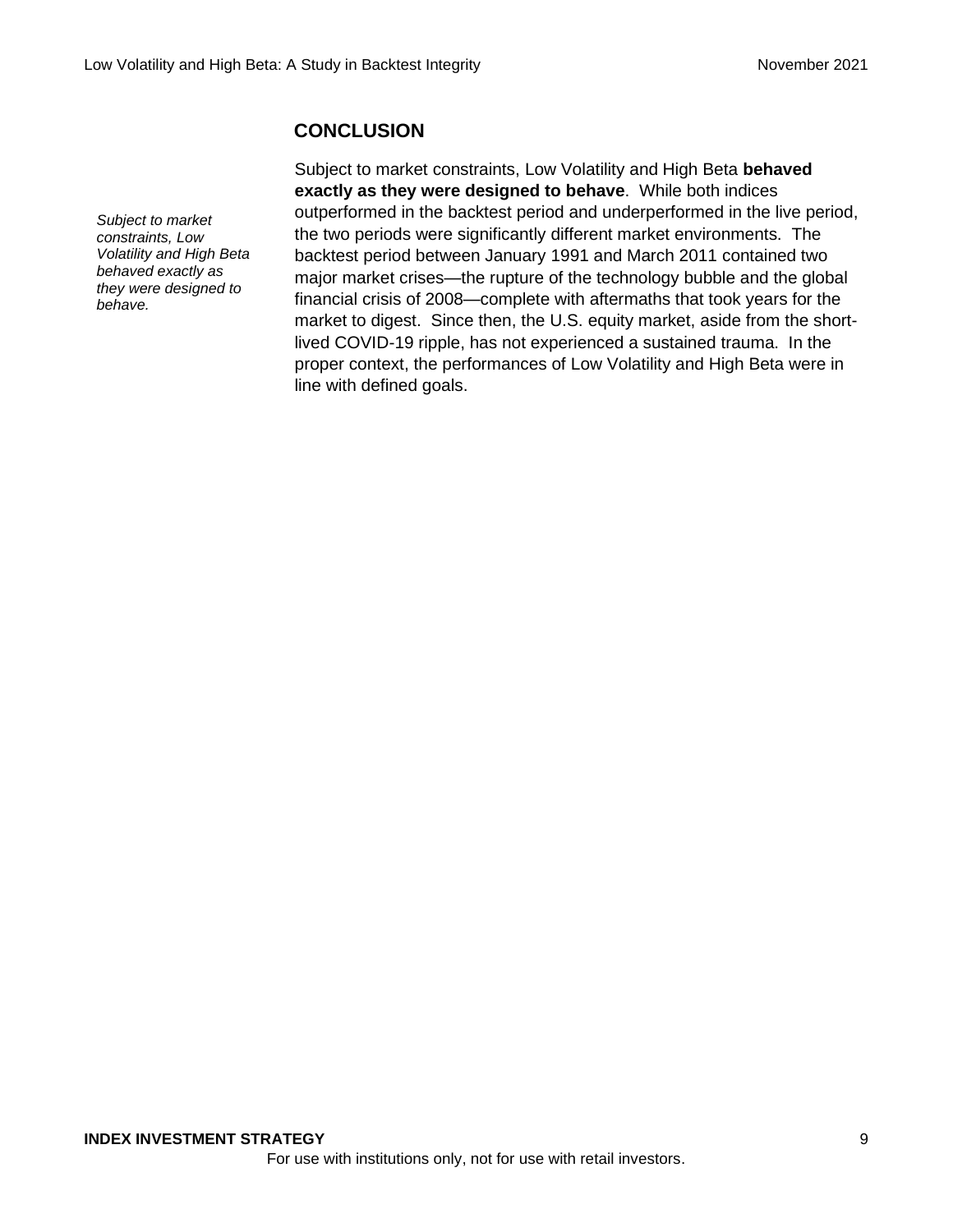## PERFORMANCE DISCLOSURE/BACKTESTED DATA

The S&P 500 Low Volatility Index and S&P 500 High Beta Index were launched April 4, 2011. All information presented prior to an index's Launch Date is hypothetical (backtested), not actual performance. The back-test calculations are based on the same methodology that was in effect on the index Launch Date. However, when creating backtested history for periods of market anomalies or other periods that do not reflect the general current market environment, index methodology rules may be relaxed to capture a large enough universe of securities to simulate the target market the index is designed to measure or strategy the index is designed to capture. For example, market capitalization and liquidity thresholds may be reduced. Complete index methodology details are available at [www.spglobal.com/spdji.](http://www.spglobal.com/spdji/en?utm_source=pdf_research) Past performance of the Index is not an indication of future results. Backtested performance reflects application of an index methodology and selection of index constituents with the benefit of hindsight and knowledge of factors that may have positively affected its performance, cannot account for all financial risk that may affect results and may be considered to reflect survivor/look ahead bias. Actual returns may differ significantly from, and be lower than, backtested returns. Past performance is not an indication or guarantee of future results. Please refer to the methodology for the Index for more details about the index, including the manner in which it is rebalanced, the timing of such rebalancing, criteria for additions and deletions, as well as all index calculations. Backtested performance is for use with institutions only; not for use with retail investors.

S&P Dow Jones Indices defines various dates to assist our clients in providing transparency. The First Value Date is the first day for which there is a calculated value (either live or backtested) for a given index. The Base Date is the date at which the index is set to a fixed value for calculation purposes. The Launch Date designates the date when the values of an index are first considered live: index values provided for any date or time period prior to the index's Launch Date are considered backtested. S&P Dow Jones Indices defines the Launch Date as the date by which the values of an index are known to have been released to the public, for example via the company's public website or its data feed to external parties. For Dow Jones-branded indices introduced prior to May 31, 2013, the Launch Date (which prior to May 31, 2013, was termed "Date of introduction") is set at a date upon which no further changes were permitted to be made to the index methodology, but that may have been prior to the Index's public release date.

Typically, when S&P DJI creates backtested index data, S&P DJI uses actual historical constituent-level data (e.g., historical price, market capitalization, and corporate action data) in its calculations. As ESG investing is still in early stages of development, certain datapoints used to calculate S&P DJI's ESG indices may not be available for the entire desired period of backtested history. The same data availability issue could be true for other indices as well. In cases when actual data is not available for all relevant historical periods, S&P DJI may employ a process of using "Backward Data Assumption" (or pulling back) of ESG data for the calculation of backtested historical performance. "Backward Data Assumption" is a process that applies the earliest actual live data point available for an index constituent company to all prior historical instances in the index performance. For example, Backward Data Assumption inherently assumes that companies currently not involved in a specific business activity (also known as "product involvement") were never involved historically and similarly also assumes that companies currently involved in a specific business activity were involved historically too. The Backward Data Assumption allows the hypothetical back-test to be extended over more historical years than would be feasible using only actual data. For more information on "Backward Data Assumption" please refer to the  $FAQ$ . The methodology and factsheets of any index that employs backward assumption in the backtested history will explicitly state so. The methodology will include an Appendix with a table setting forth the specific data points and relevant time period for which backward projected data was used.

Index returns shown do not represent the results of actual trading of investable assets/securities. S&P Dow Jones Indices maintains the index and calculates the index levels and performance shown or discussed but does not manage actual assets. Index returns do not reflect payment of any sales charges or fees an investor may pay to purchase the securities underlying the Index or investment funds that are intended to track the performance of the Index. The imposition of these fees and charges would cause actual and backtested performance of the securities/fund to be lower than the Index performance shown. As a simple example, if an index returned 10% on a US \$100,000 investment for a 12-month period (or US \$10,000) and an actual asset-based fee of 1.5% was imposed at the end of the period on the investment plus accrued interest (or US \$1,650), the net return would be 8.35% (or US \$8,350) for the year. Over a three-year period, an annual 1.5% fee taken at year end with an assumed 10% return per year would result in a cumulative gross return of 33.10%, a total fee of US \$5,375, and a cumulative net return of 27.2% (or US \$27,200).